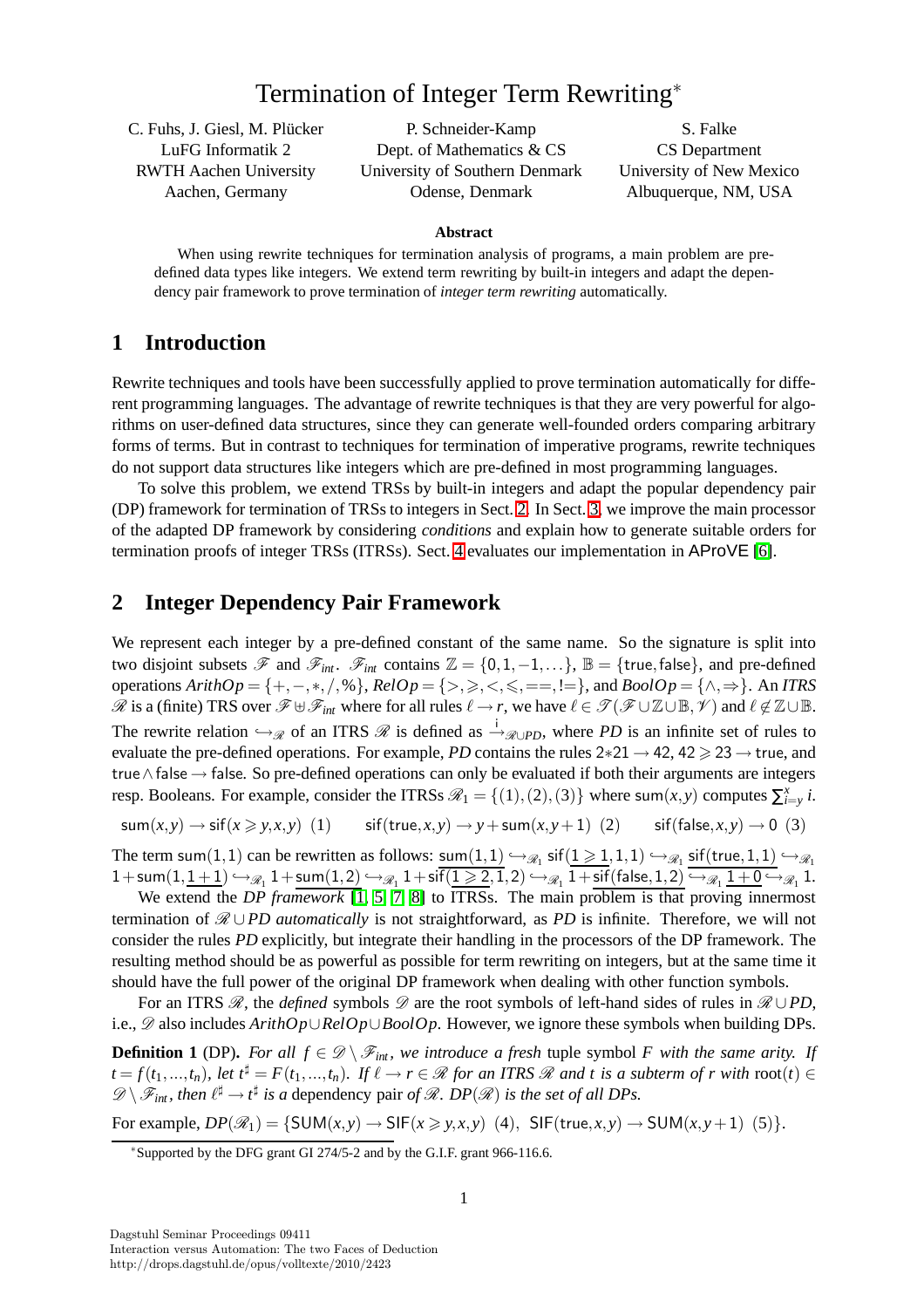For any TRS  $\mathscr P$  and ITRS  $\mathscr R$ , a  $\mathscr P$ -chain is a sequence of variable renamed pairs  $s_1 \to t_1, s_2 \to t_2, \ldots$ from  $\mathscr P$  such that there is a substitution  $\sigma$  (with possibly infinite domain) where  $t_i \sigma \hookrightarrow_{\mathscr R}^* s_{i+1} \sigma$  and  $s_i \sigma$ is in normal form w.r.t.  $\hookrightarrow_{\mathscr{R}}$ , for all *i*. We get the following corollary from the standard results on DPs.

#### **Corollary 2.** An ITRS  $\mathcal{R}$  is terminating (w.r.t.  $\hookrightarrow_{\mathcal{R}}$ ) iff there is no infinite DP( $\mathcal{R}$ )-chain.

Termination techniques are now called *DP processors* and they operate on sets of DPs (called *DP problems*). A DP processor *Proc* takes a DP problem as input and returns a set of new DP problems which have to be solved instead. *Proc* is *sound* if for all DP problems  $\mathscr P$  with an infinite  $\mathscr P$ -chain there is also a  $\mathscr{P}' \in \text{Proc}(\mathscr{P})$  with an infinite  $\mathscr{P}'$ -chain. Termination proofs start with the initial DP problem  $DP(\mathscr{R})$ . Then the DP problem is simplified repeatedly by sound DP processors. If all resulting DP problems have been simplified to ∅, then termination is proved. Many processors (like the *(estimated) dependency graph processor* [\[1,](#page-3-2) [5\]](#page-3-3)) do not rely on the rules of the TRS, but just on the DPs and on the defined symbols. Therefore, they can also be directly applied for ITRSs.

But an adaption is non-trivial for one of the most important processors, the *reduction pair processor*. For a DP problem  $\mathscr{P}$ , this processor generates constraints which should be satisfied by a suitable order on terms. Here, we consider orders based on *max-polynomial interpretations* [\[3\]](#page-3-6). The set of *max-polynomials* is the smallest set containing the integers  $\mathbb{Z}$ , the variables, and  $p+q$ ,  $p*q$ , and max $(p,q)$  for all max-polynomials *p* and *q*. A *max-polynomial interpretation Pol* maps every *n*-ary function symbol *f* to a max-polynomial *fPol* over *n* variables *x*1,...,*xn*. This mapping is extended to terms as usual.

Consider the interpretation *Pol* where  $SUM_{Pol} = x_1 - x_2$ ,  $SIF_{Pol} = x_2 - x_3$ ,  $+_{Pol} = x_1 + x_2$ ,  $n_{Pol} = n$ for all  $n \in \mathbb{Z}$ , and  $\geq_{Pol}$  = true $_{Pol}$  = false $_{Pol}$  = 0. For any term *t* and position  $\pi$  in *t*, *t* is  $\geq_{Pol}$ -dependent on  $\pi$  iff there exist terms  $u, v$  where  $t[u]_{\pi} \not\approx_{Pol} t[v]_{\pi}$ . Here,  $\approx_{Pol} = \sum_{Pol} \cap \sum_{Pol}$ . So in our example,  $SIF(b,x,y)$  is  $\sum_{Pol}$ -dependent on 2 and 3, but not on 1. A term *t* is  $\sum_{Pol}$ *-increasing* on  $\pi$  iff  $u \sum_{Pol} v$ implies  $t[u]_{\pi} \succeq_{Pol} t[v]_{\pi}$  for all terms  $u, v$ . So SIF( $b, x, y$ ) is  $\succeq_{Pol}$ -increasing on 1 and 2, but not on 3.

The reduction pair processor requires that all DPs in  $\mathscr P$  are strictly or weakly decreasing and all *usable rules*  $\mathcal{U}_{\mathcal{R}\cup PD}(\mathcal{P})$  are weakly decreasing. Then one can delete all strictly decreasing DPs. The *usable rules* [\[1,](#page-3-2) [7\]](#page-3-4) include all rules that can reduce terms in  $\sum_{P\circ I}$ -dependent positions of  $\mathscr{P}$ 's righthand sides when instantiating their variables with normal forms. Moreover, as  $\sum_{Pol}$  is not monotonic in general, we require that defined symbols only occur on  $\sum_{Pol}$ -increasing positions of right-hand sides.

When using interpretations into the integers, ≻*Pol* is not well founded. However, for any bound, there is no infinite ≻*Pol*-decreasing sequence that remains greater than the bound. Hence, the reduction pair processor transforms a DP problem into *two* new problems. As before, the first problem results from removing all strictly decreasing DPs. The second DP problem results from removing all DPs  $s \rightarrow t$  from  $\mathscr P$  that are *bounded from below*, i.e., DPs which satisfy the inequality  $s \succeq c$  for a fresh constant c.

However, there are two problems: (i) *PD* is infinite and thus, there are usually infinitely many usable rules, which is a problem for the automation. (ii) Defined symbols like  $+$  often occur on non- $\succsim_{Pol}$ increasing positions (e.g., in the right-hand side of (5) when using *Pol* above). To solve these problems, we now restrict ourselves to so-called *I-interpretations* where  $n_{Pol} = n$  for all  $n \in \mathbb{Z}$ ,  $+_{Pol} = x_1 + x_2$ ,  $-p_{ol} = x_1 - x_2$ , \* $p_{ol} = x_1 * x_2$ , % $p_{ol} = |x_1|$ , and  $/p_{ol} = |x_1| - \min(|x_2| - 1, |x_1|)$ . We say that an Iinterpretation is *proper* for a term *t* if all defined symbols except +, −, and  $*$  only occur on  $\succeq_{Pol}$ increasing positions of *t* and if symbols from *RelOp* only occur on  $\succsim_{Pol}$ -independent positions of *t*.

The concept of *proper* I-interpretations ensures that we can disregard the (infinitely many) usable rules for the symbols from *RelOp* and that the symbols "/" and "%" only have to be estimated "upwards". Moreover, we may allow  $+$ ,  $-$ , and  $*$  on arbitrary positions and we only have to regard the usable rules w.r.t.  $\mathcal{R} \cup BO$ . Here, *BO* are the (finitely many) rules for the symbols ∧ and  $\Rightarrow$  in *BoolOp*.

<span id="page-1-0"></span>**Theorem 3** (Reduction Pair Processor for ITRSs)**.** *Let* R *be an ITRS, Pol be an I-interpretation, and*  $\mathscr{P}_{bound} = \{s \to t \in \mathscr{P} \mid s \succsim_{Pol} c\}$  for a fresh constant c. Then the following processor Proc is sound.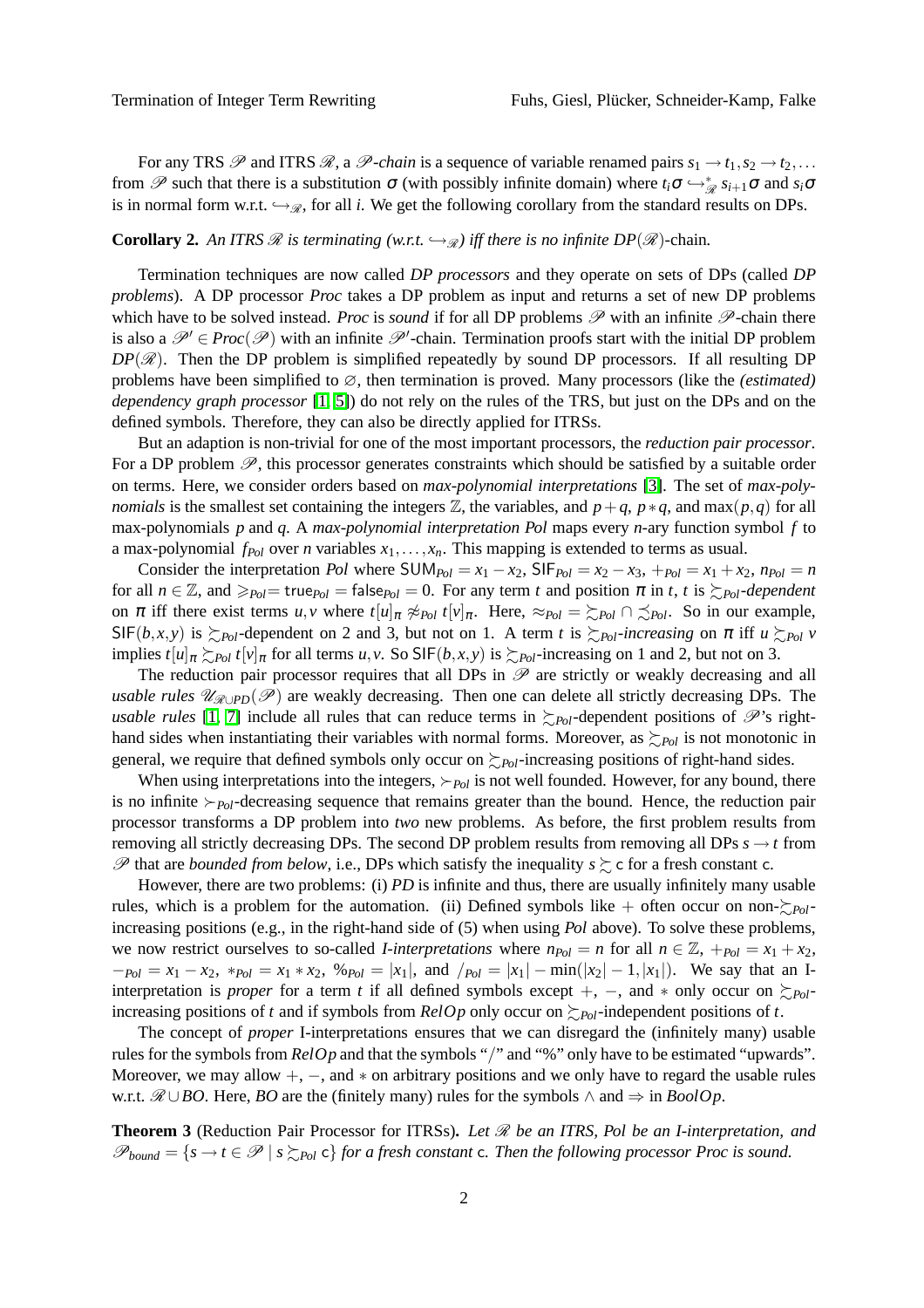*Proc*(P)= {P \≻*Pol*, P \P*bound* }, *if* P ⊆ %*Pol* ∪ ≻*Pol,* UR∪*BO*(P) ⊆ %*Pol, and Pol is proper for all right-hand sides of* P ∪ UR(P) {P }, *otherwise*

To solve the DP problem  $\mathcal{P} = \{(4), (5)\}\)$ , we use an I-interpretation *Pol* where SUM<sub>Pol</sub> =  $x_1 - x_2$  and  $SIF_{Pol} = x_2 - x_3$ . We have  $\mathcal{U}_{\mathcal{R} \cup BO}(\mathcal{P}) = \emptyset$ , as the +- and  $\geq$ -rules are not included in  $\mathcal{R} \cup BO$ . The DP (5) is strictly decreasing, but no DP is bounded, since SUM $(x, y) \not\geq_{Pol} c$  and SIF(true, $x, y \not\geq_{Pol} c$  for any value of c<sub>*Pol*</sub>. Thus, the processor returns the problems  $\{(4)\}\$  and  $\{(4),(5)\}\$ , i.e., it does not simplify  $\mathscr{P}$ .

### <span id="page-2-0"></span>**3 Conditional Constraints and Generation of I-Interpretations**

To solve this problem, we consider *conditions* for inequalities like  $s \gtrsim t$  or  $s \gtrsim c$ . So to include (4) in  $\mathscr{P}_{bound}$ , we do not demand SUM $(x, y) \ge c$  for *all x* and y. It suffices to require the inequality only for those instantiations of *x* and *y* which can be used in chains. So we require  $SUM(x, y) \succeq c$  only for instantiations <sup>σ</sup> where (4)'s instantiated right-hand side SIF(*x* > *y*,*x*,*y*)<sup>σ</sup> reduces to an instantiated left-hand side *u*<sup>σ</sup> for some DP  $u \rightarrow v$  where  $u\sigma$  is in normal form. Here,  $u \rightarrow v$  should again be variable renamed. As our DP problem contains two DPs (4) and (5), we get the following two *conditional constraints* (by considering all  $u \rightarrow v \in \{(4), (5)\}\)$ . We include (4) in  $\mathcal{P}_{bound}$  if both constraints are satisfied.

$$
\mathsf{SIF}(x \geq y, x, y) = \mathsf{SUM}(x', y') \implies \mathsf{SUM}(x, y) \geq c \quad (6) \qquad \mathsf{SIF}(x \geq y, x, y) = \mathsf{SIF}(\mathsf{true}, x', y') \implies \mathsf{SUM}(x, y) \geq c \quad (7)
$$

To check whether conditional constraints are valid requires reasoning about reachability w.r.t. TRSs with infinitely many rules. To this end, we developed rules to simplify conditional constraints. These rules detect that (6)'s premise is unsatisfiable and hence, (6) is valid. Moreover, they transform (7) into

<span id="page-2-1"></span>
$$
x \succsim y \qquad \Rightarrow \qquad \text{SUM}(x, y) \succsim c \tag{8}
$$

To automate the reduction pair processor, one has to generate an I-interpretation satisfying a given conditional constraint. One starts with an *abstract* I-interpretation. It maps each function symbol to a max-polynomial with *abstract* coefficients. So we could use an abstract I-interpretation *Pol* where  $SUM_{Pol} = a_0 + a_1 x_1 + a_2 x_2$ ,  $SIF_{Pol} = b_0 + b_1 x_1 + b_2 x_2 + b_3 x_3$ , and  $c_{Pol} = c_0$ . Of course, the interpretation for the symbols in  $\mathbb{Z}\cup$ *ArithOp* is fixed as for any I-interpretation (i.e., +*Pol* = *x*<sub>1</sub> + *x*<sub>2</sub>, etc.).

Then we transform the conditional constraint into an *inequality constraint* by replacing all atomic constraints " $s \succsim t$ " by "[ $s$ ] $_{Pol} \geq [t]_{Pol}$ " and " $s \succ t$ " by "[ $s$ ] $_{Pol} \geq [t]_{Pol} + 1$ ". So "SUM $(x, y) \succsim c$ " is transformed into " $a_0 + a_1 x + a_2 y \ge c_0$ ". Here, the abstract coefficients  $a_0, a_1, a_2, c_0$  are implicitly existentially quantified and the variables  $x, y \in \mathcal{V}$  are universally quantified. So [\(8\)](#page-2-1) is transformed into

$$
\forall x \in \mathbb{Z}, y \in \mathbb{Z} \quad (x \geqslant y \quad \Rightarrow \quad a_0 + a_1 x + a_2 y \geqslant c_0)
$$
\n
$$
(9)
$$

Now we remove universally quantified variables from such constraints. Rule (A) handles conditions A. **Eliminating Conditions**  $\forall x \in \mathbb{Z}, \ldots$  (*x* ≥ *p* ∧  $\varphi$  ⇒  $\psi$ )  $\forall z \in \mathbb{N}, \ldots$   $(\varphi[x/p+z] \Rightarrow \psi[x/p+z])$  $\forall x \in \mathbb{Z}, \ldots$  (*p* ≥ *x* ∧  $\varphi$  ⇒  $\psi$ )  $\forall z \in \mathbb{N}, \ldots$  ( $\varphi[x/p-z] \Rightarrow \psi[x/p-z]$ ) " $x \geq p$ " or " $p \geq x$ " for a polynomial  $p$  without  $x$ . So [\(9\)](#page-2-2) is transformed to  $\forall y \in \mathbb{Z}, z \in \mathbb{N}$  $a_0 + a_1 (y+z) + a_2 y \geq c_0$  (10).

To replace all remaining quantifiers over  $\mathbb Z$  by quantifiers over N, Rule (B) splits the inequality constraint  $\varphi$  into the cases where *y* is positive resp. negative. Thus, (10) is transformed into the conjunction of (11) and (12).

<span id="page-2-2"></span>

| <b>B.</b> Split                                       |  |          |  |                                              |
|-------------------------------------------------------|--|----------|--|----------------------------------------------|
| $\forall v \in \mathbb{Z} \quad \boldsymbol{\varphi}$ |  |          |  |                                              |
| $\forall y \in \mathbb{N}$ $\varphi$                  |  | $\wedge$ |  | $\forall y \in \mathbb{N}$ $\varphi[y / -y]$ |